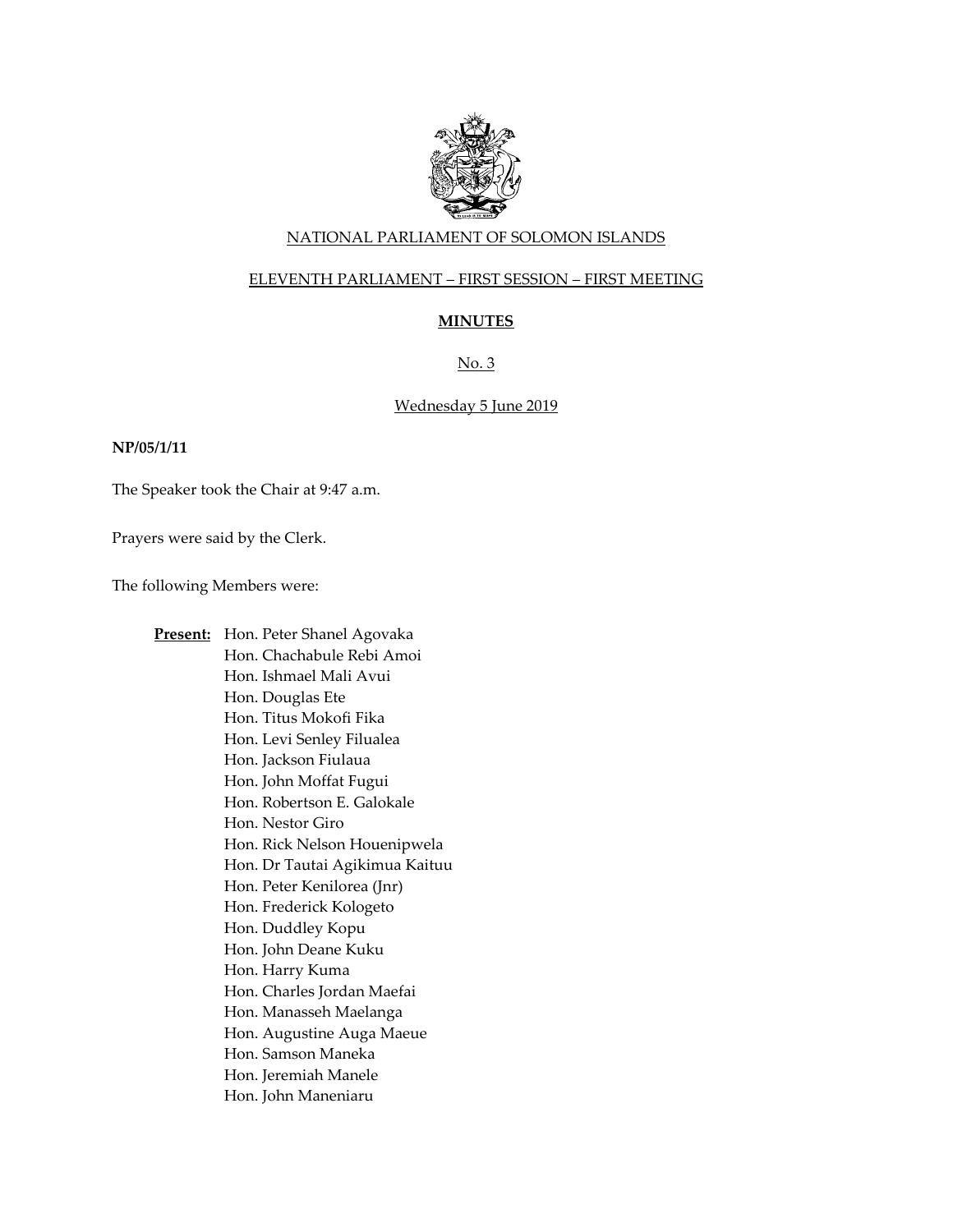Hon. Samuel Manetoali Hon. Derick Rawcliff Manu'ari Hon. William Bradford Marau Hon. Commins Aston Mewa Hon. Dickson Panakitasi Mua Hon. Bartholomew Parapolo Hon. Danny Philip Hon. Rexon Annex Ramofafia Hon. Clezy C. Rore Hon. Rollen Seleso Hon. Charles Sigoto Hon. Stanley Festus Sofu Hon. Manasseh Damukana Sogavare Hon. Freda A.B. Tuki Soriacomua Hon. Makario Tagini Hon. Lanelle Olandrea Tanangada Hon. Dr Culwick Togamana Hon. Bradley Tovosia Hon. Namson Tran Hon. Anthony Kamutulaka Veke Hon. Jaimie Vokia Hon. Matthew Cooper Wale

**Absent:** Hon. Heinz Horst Bodo Dettke Hon. Shemuel Sam Iduri Hon. Martin Mokolo Kealoe Hon. Christopher Laore Hon. Silas Kerry Vaqara Tausinga

#### **MOTIONS**

### **Motion No. 2 –** *Sine Die*

### Hon. Manasseh Sogavare, Prime Minister had moved:

"That at the adjournment of Parliament on Thursday  $6<sup>th</sup>$  June 2019, the present meeting shall be concluded and Parliament shall then stand adjourned *sine die*."

Debate on the motion continued and the following member contributed:

| Hon. Freda Tuki Soriacomua | Minister for Women, Youth, Children and Family Affairs & |
|----------------------------|----------------------------------------------------------|
|                            | MP for Temotu Vatud                                      |

The Speaker made a ruling, reminding members of Standing Order 36 (2) which restricts references to cases which are pending in a court of law.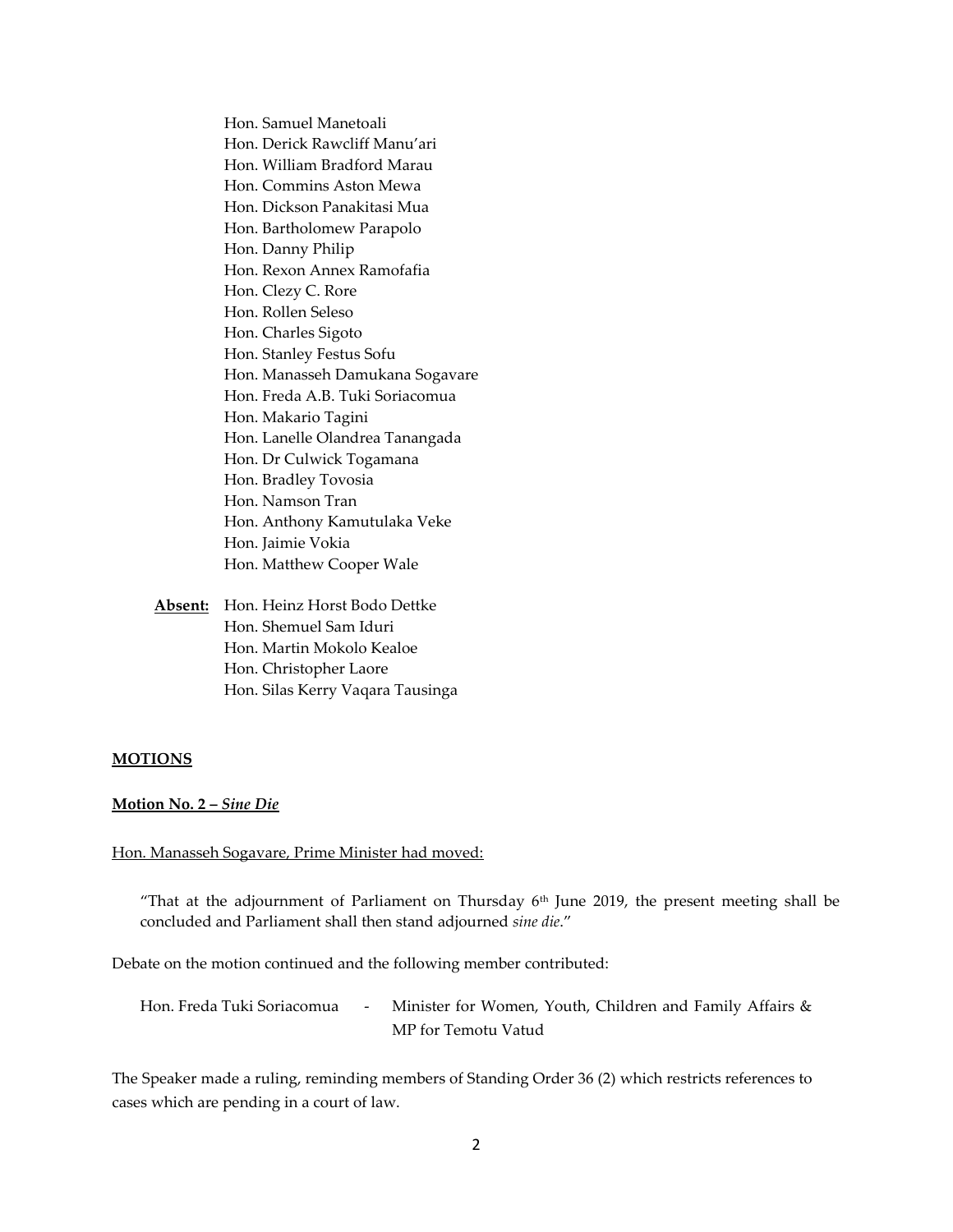Debate continued and the following members contributed:

| Hon. Makario Tagini       |                          | MP for Baegu/Asifola                                          |
|---------------------------|--------------------------|---------------------------------------------------------------|
| Hon. Rollen Seleso        |                          | MP for South Guadalcanal                                      |
| Hon. Danny Philip         |                          | MP for South New Georgia/Rendova/Tetepare                     |
| Hon. Augustine Auga Maeue | $\overline{\phantom{a}}$ | Minister for Agriculture and Livestock Development & MP       |
|                           |                          | for Lau/Mbaelelea                                             |
| Hon. Duddley Kopu         | $\overline{\phantom{0}}$ | Minister for Rural Development & MP for Temotu Pele           |
| Hon. Dr Tautai Kaituu     | $\overline{\phantom{0}}$ | Minister for Justice and Legal Affairs & MP<br>for            |
|                           |                          | Rennell/Bellona                                               |
| Hon. Samuel Manetoali     | $-$                      | Minister for Traditional Governance, Peace and Ecclesiastical |
|                           |                          | Affairs & MP for Gao/Bugotu                                   |
| Hon. Stanley Festus Sofu  | -                        | Deputy Speaker & MP for East Kwaio                            |
| Hon. John Deane Kuku      | $\overline{\phantom{0}}$ | Minister for Education and Human Resources Development        |
|                           |                          | & MP for North New Georgia                                    |

*Parliament suspended at 12:20 p.m. until 2:00 p.m.*

*Parliament resumed at 2:15 p.m.*

Debate on the motion continued and the following members contributed:

| Hon. Chachabule Rebi Amoi |                          | - MP for Marovo                                               |
|---------------------------|--------------------------|---------------------------------------------------------------|
| Hon. Titus Mokofi Fika    |                          | - MP for West Kwaio                                           |
| Hon. Nestor Giro          |                          | MP for Central Makira                                         |
| Hon. Lanelle Tanangada    |                          | - Minister for Police, National Security and Correctional     |
|                           |                          | Services & MP for Gizo/Kolombangara                           |
| Hon. Bradley Tovosia      | $\sim$ 100 $\mu$         | Minister for Mines, Energy and Rural Electrification & MP for |
|                           |                          | East Guadalcanal                                              |
| Hon. Derick Manu'ari      |                          | - MP for West Makira                                          |
| Hon. Clezy Rore           | $\overline{\phantom{a}}$ | Minister for Commerce, Industries, Labour and Immigration     |
|                           |                          | & MP for North Vella La Vella                                 |

The Prime Minister moved:

*"That the debate on the question be now adjourned until the next sitting day."*

Question put and passed.